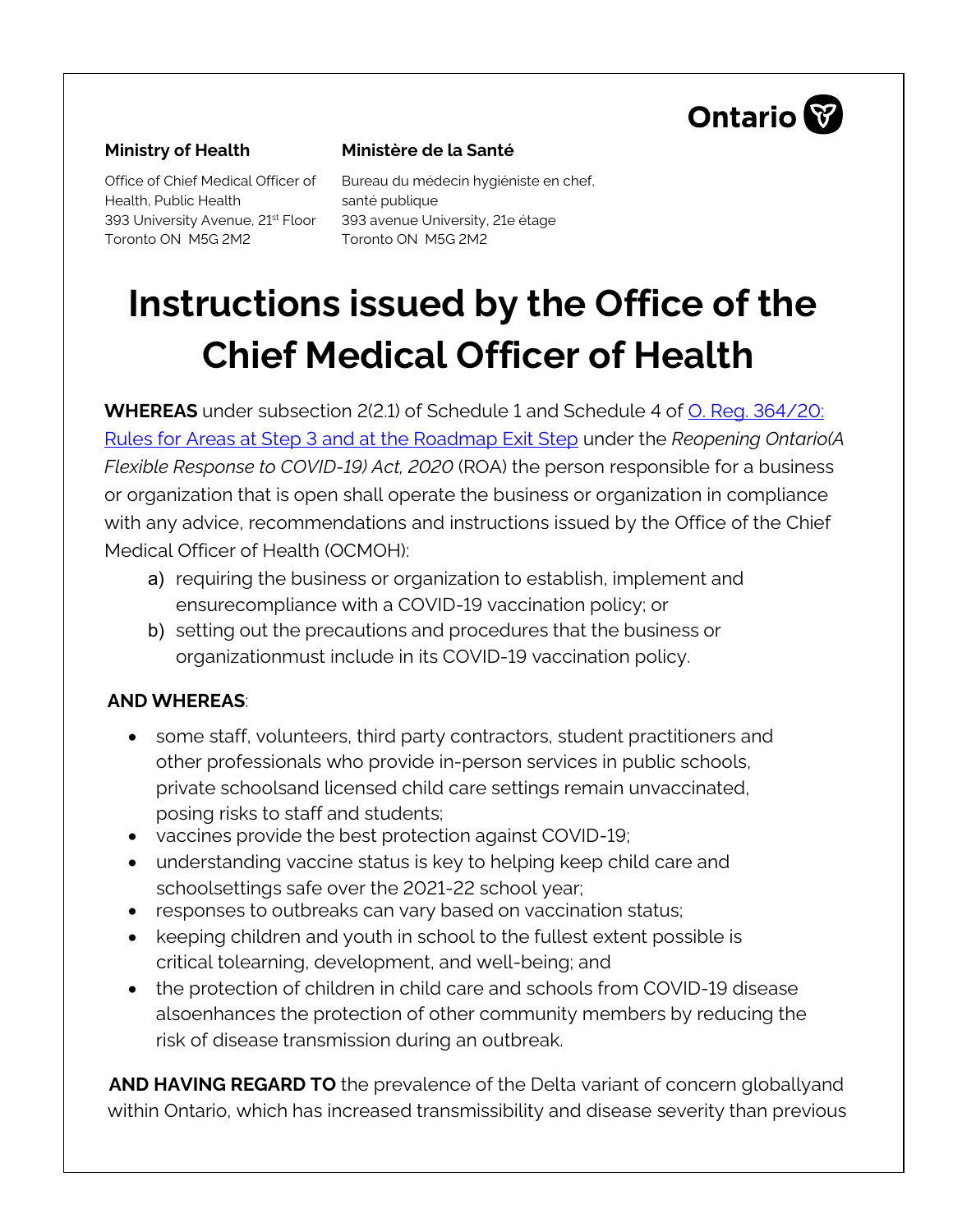COVID-19 virus strains, in addition to the declaration by the World Health Organization (WHO) on March 11, 2020 that COVID-19 is a pandemic virus and thespread of COVID-19 in Ontario.

**I AM THEREFORE OF THE OPINION** that instructions from the OCMOH must be issued to establish mandatory COVID-19 vaccination policies in the below listed organizations.

## **Date of Issuance**: September 7, 2021

**Effective Date:** Every Covered Organization (as defined below) must establish a COVID-19 vaccination policy by no later than September 7, 2021 and implement it by no later than September 27, 2021.

### **Issued To:**

- Licensees within the meaning of the Child Care and Early Years Act, 2014 ("CCEYA");
- The Provincial Schools Authority within the meaning of the *Provincial SchoolsAuthority Act;*
- The Centre Jules-Léger Consortium as established by the *Education Act*;
- Boards and private schools within the meaning of the *Education Act*, other thanschools operated by:
	- i. a band, a council of a band or the Crown in right of Canada,
	- ii. an education authority that is authorized by a band, a council of a band or the Crown in right of Canada, or
	- iii. an entity that participates in the Anishinabek Education System;

#### and

• Transportation consortia and businesses that contract with transportation consortia or with boards through transportation consortia that organize or provide for the transportation of students to and from school under s. 190 of the *Education Act.*

(collectively the "**Covered Organizations**")

# **Required Precautions and Procedures**

- 1. Every Covered Organization must establish, implement, and ensure compliance with a COVID-19 vaccination policy requiring:
	- in the case of Covered Organizations other than transportation consortia and businesses that contract with transportation consortia or with boards through transportation consortia that organize or provide for the transportation of students to and from school under s. 190 of the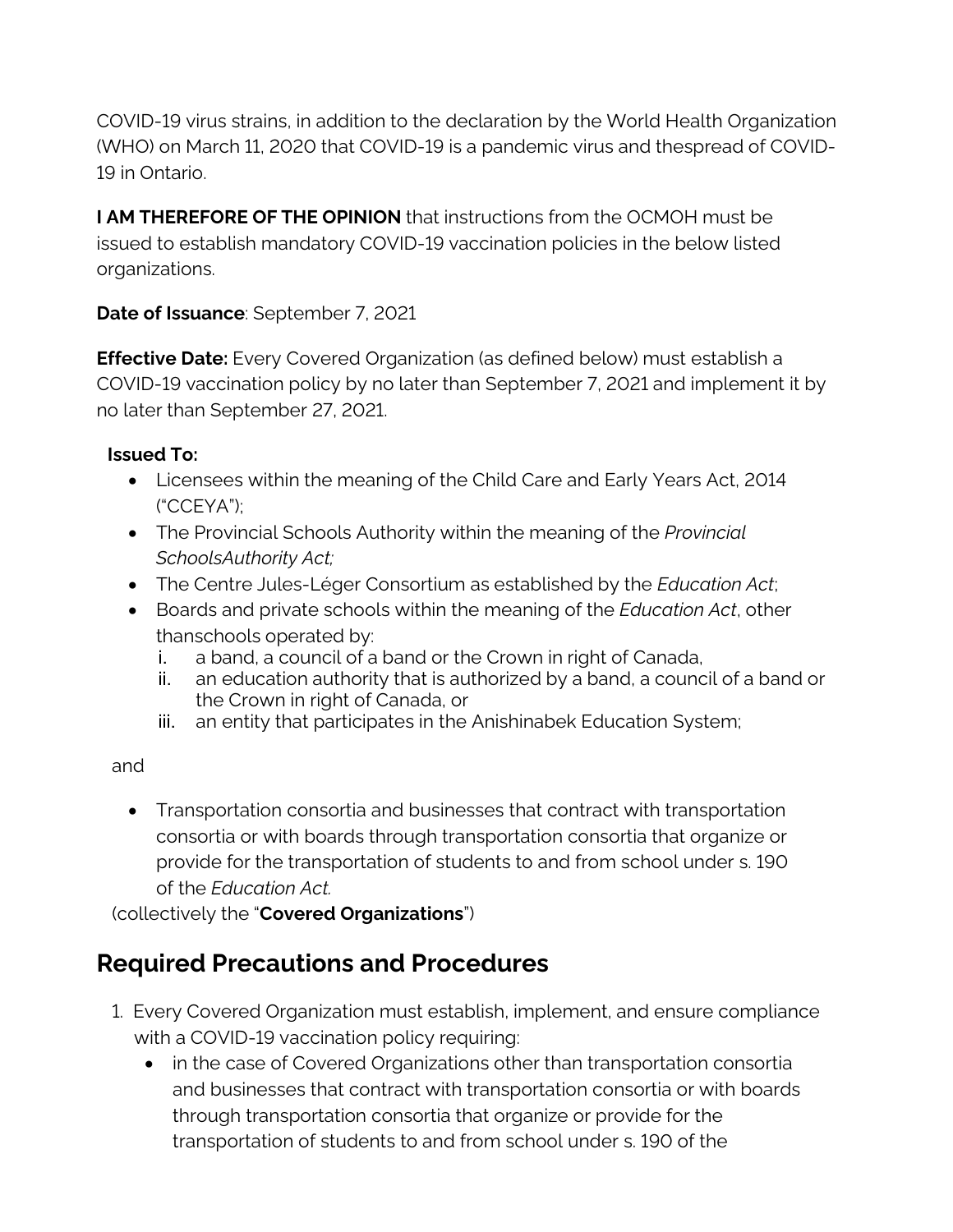*Education Act*,

- o staff, volunteers, and student practitioners, except where the individual works remotely and the individual's work does not involve in-person interactions;
- o home child care providers and individuals who are ordinarily a resident of or frequently at a home child care premises; and
- o contractors and other individuals who frequently attend the premises at which child care or instruction is provided or at the offices of a board to deliver services, who may have direct contact at the premises with any individual listed above or with a child or student, and
- in the case of transportation consortia and businesses that contract with transportation consortia or with boards through transportation consortia that organize or provide for the transportation of students to and from school under s. 190 of the *Education Act*,
	- o staff, volunteers, student practitioners, contractors or other individuals who supervise or transport children or students to or from a location at which instruction is provided or an activity that is part of the program of the school, or otherwise frequently attend the premises at which instruction is provided,

(herein referred to as **"Required Individual")** to provide:

- a) proof of full vaccination<sup>[\[1\]](#page-2-0)</sup> against COVID-19; or
- b) written proof of a medical reason, provided by a physician or registered nursein the extended class that sets out: (i) a documented medical reason for not being fully vaccinated against COVID-19, and (ii) the effective timeperiod forthe medical reason; or
- c) prior to declining vaccination for any reason other than a medical reason, proof of completing an educational session about the benefits of COVID-19 vaccination that, in the case of a board within the meaning of the *Education Act*, the Provincial Schools Authority or the Centre Jules-Léger Consortium, is specified by the Ministry of Education, or, in the case of any other CoveredOrganization, has been selected by the Covered Organization. The approvedsession must, at minimum, address:
	- i. how COVID-19 vaccines work;
	- ii. vaccine safety related to the development of the COVID-19 vaccines;

<span id="page-2-0"></span><sup>3</sup> <sup>[1]</sup> For the purposes of this document, "fully vaccinated" means having received the full series of a COVID-19 vaccine or combination of COVID-19 vaccines approved by WHO (e.g., two doses of a two-dose vaccine series, or one dose of a single-dose vaccine series); and having received the final dose of the COVID-19 vaccine at least 14 days ago.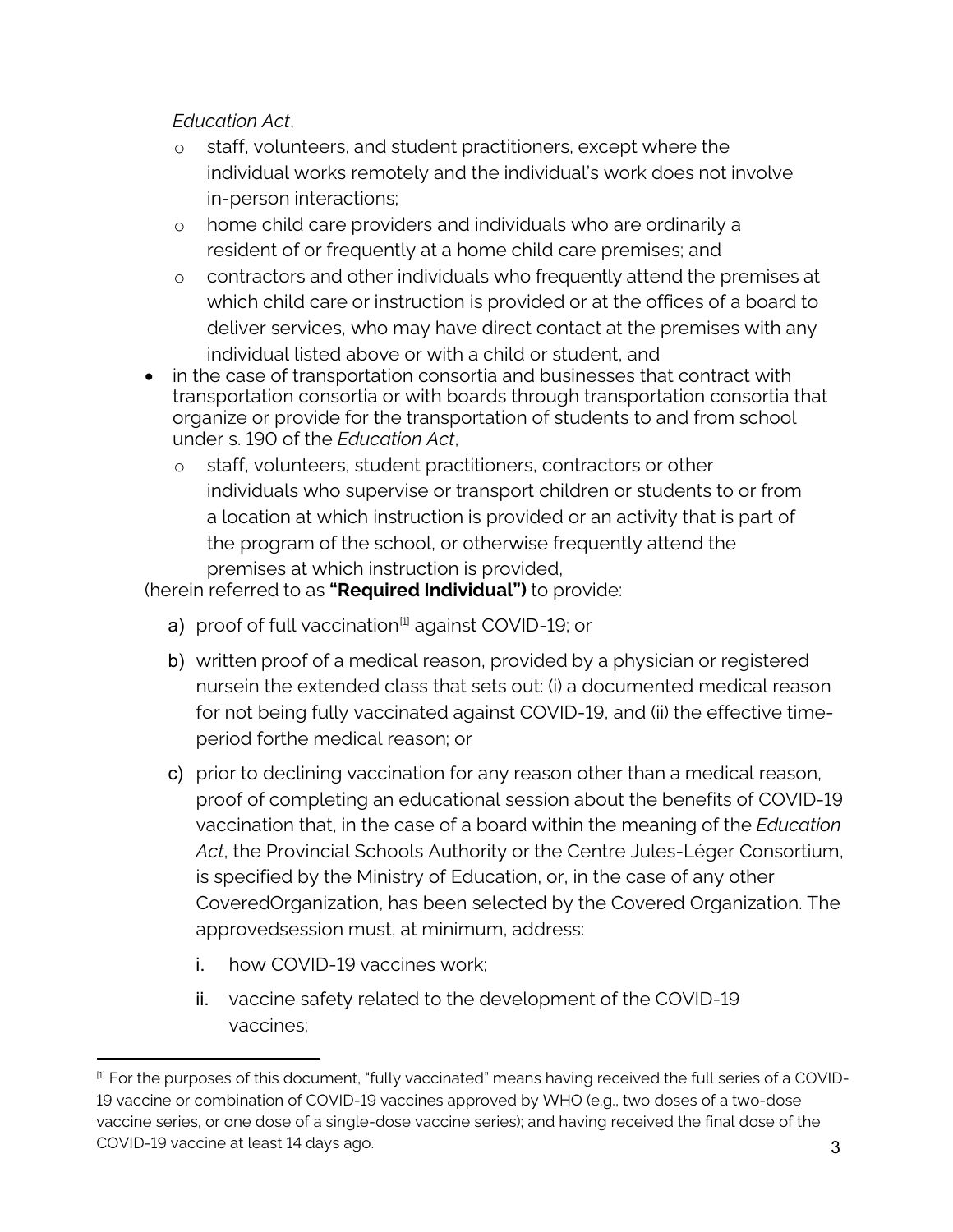- iii. the benefits of vaccination against COVID-19;
- iv. risks of not being vaccinated against COVID-19; and
- v. possible side effects of COVID-19 vaccination.
- 2. Every Covered Organization's vaccination policy, other than a policy relating to a child care premises on reserve, shall require that where a Required Individual doesnot provide proof of being fully vaccinated against COVID-19 in accordance with paragraph 1(a), but instead relies upon the medical reason described at paragraph1(b) or the educational session at paragraph 1(c), the Required Individual shall:
	- a) submit to regular antigen point of care testing for COVID-19 and demonstratea negative result, at intervals to be determined by the Covered Organization, which must be at minimum once every seven days.
	- b) provide verification of the negative test result in a manner determined by theCovered Organization that enables the Covered Organization to confirm theresult at its discretion.
- 3. If a board advises that it has already ensured compliance with paragraphs 1 and 2 in respect of an individual supervising students being transported to or from a location at which instruction is provided, the transportation consortium or business that contracts with transportation consortia or with boards through transportation consortia that organize or provide for the transportation of students to and from school under s. 190 of the *Education Act* is not required to further confirm that the individual complied with paragraphs 1 and 2.
- 4. For greater certainty, where a licensee within the meaning of the CCEYA is located at a school operated by the board, the board is not required to confirm compliance with paragraphs 1 and 2 for staff, volunteers, student practitioners, contractors or other visitors of the licensee. The licensee is not required to share any Statistical Information maintained under section 5 with the board.
- 5. Every Covered Organization, other than businesses that contract with transportation consortia or with boards through transportation consortia that organize or provide for the transportation of students to and from school under s. 190 of the *Education Act*, must:
	- a) collect and maintain statistical (non-identifiable) information that includes (collectively, "the Statistical Information"):
		- i. the number of Required Individuals that provided proof of being fullyvaccinated against COVID-19;
		- ii. the number of Required Individuals that provided a documented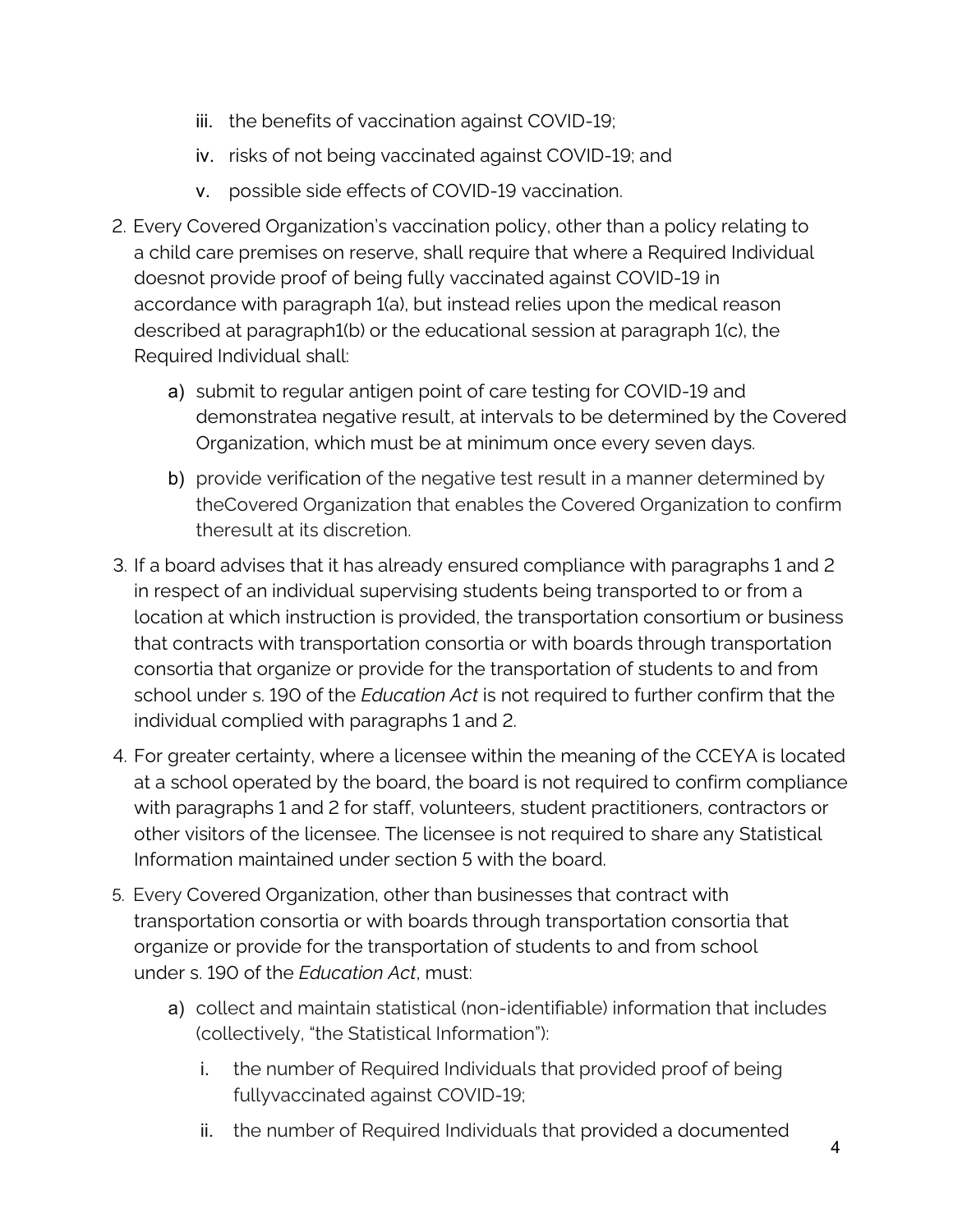medicalreason for not being fully vaccinated against COVID-19;

- iii. the number of Required Individuals that completed an educational session about the benefits of COVID-19 vaccination in accordance withparagraph 1(c), where applicable; and
- iv. the total number of the Covered Organization's Required Individuals towhom these Instructions apply.
- b) disclose the Statistical Information to EDU in the manner and within the timelines specified by EDU. EDU may seek additional detail within the requested Statistical Information outlined above which will also be specified in the request. EDU may further disclose this Statistical Information and may make it publicly available.
- 6. Working with transportation consortia, businesses that contract with transportation consortia or with boards through transportation consortia that organize or provide for the transportation of students to and from school under s. 190 of the *Education Act* must:
	- collect, maintain, and disclose, to each board in respect of which they provide transportation services, the Statistical Information contemplated in paragraph 5(a) ("Transportation Statistical Information"); and
	- provide additional detail regarding the Transportation Statistical Information to a board if requested.
- 7. Every board must include the Transportation Statistical Information provided under section 6 in the Statistical Information it collects, maintains, and discloses to EDU under section 5.